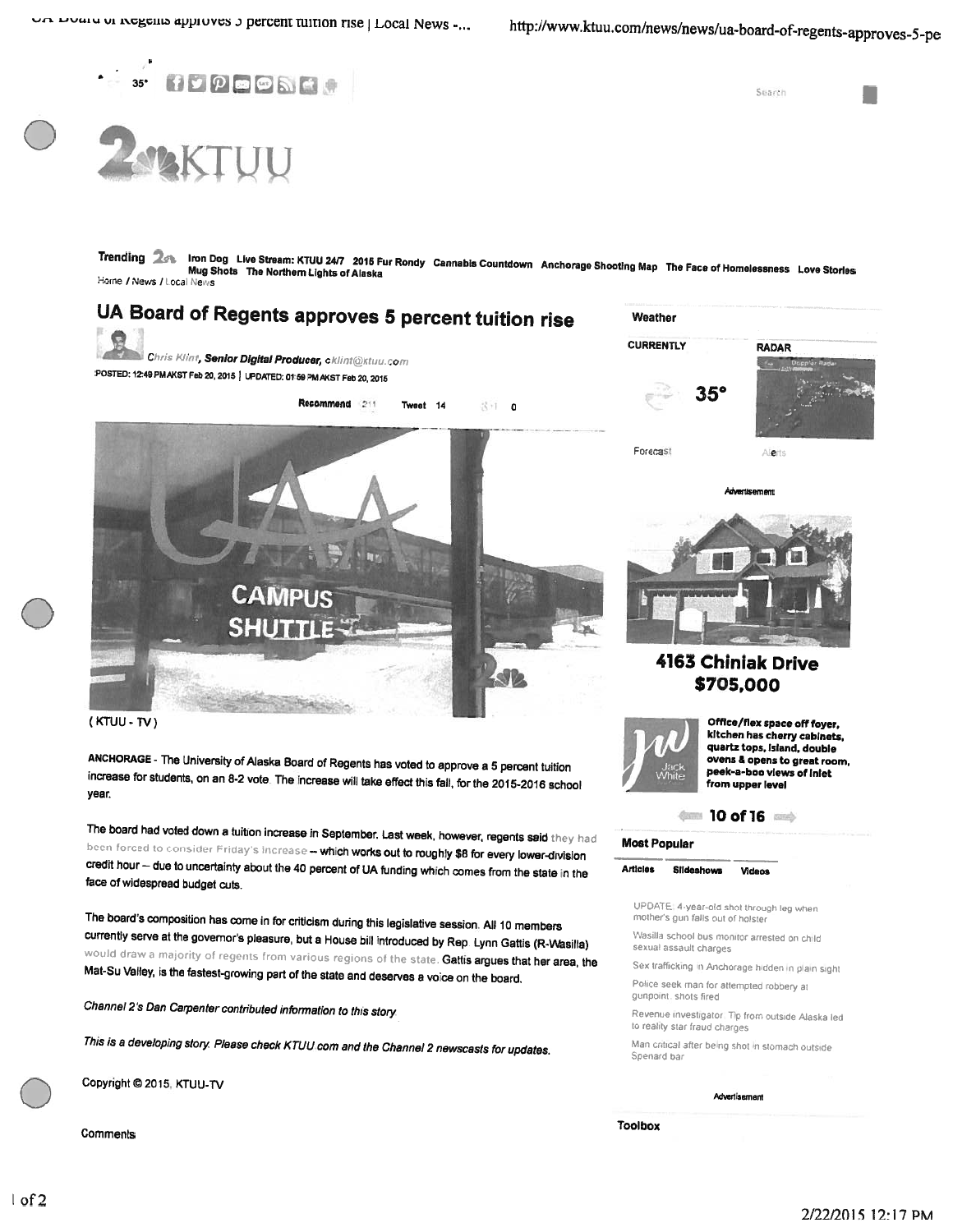REPRESENTAT1VE LYNN GATTIs <sup>R</sup> - WASILLA (HD7)



PRESS RELEASE

CAPITOL ROOM 500

HOUSEMAJORITY.ORG/GATTIS JUNEAU: 465-4833

### GATTIS INTROS BILL CHANGING UNIVERSTIY BOARD OF REGENTS Change brings diversity, more voices to the table

Friday, February 13, 2015, Juneau, Alaska – Wasilla Republican Lynn Gattis today introduced House<br>Bill 107 to restructure the University of Alaska Board of Regents to include a diverse group of members from across the stat

The bill changes the composition of the board to include geographic representation. If passed, the board would include one resident from the following locations: Fairbanks North Star Borough, Municipality of Anchorage, Mat <sup>a</sup> resident of Alaska.

"This bill calls for a change in composition to the University's Board of Regents to represent the state's<br>changing population trends," Gattis said. "The Mat-Su is the second largest community in the state. It is<br>time that

HB 107 was referred to the House Education Committee.

 $# # #$ 

For more information, contact Rep. Gattis' office at 907-465-4833.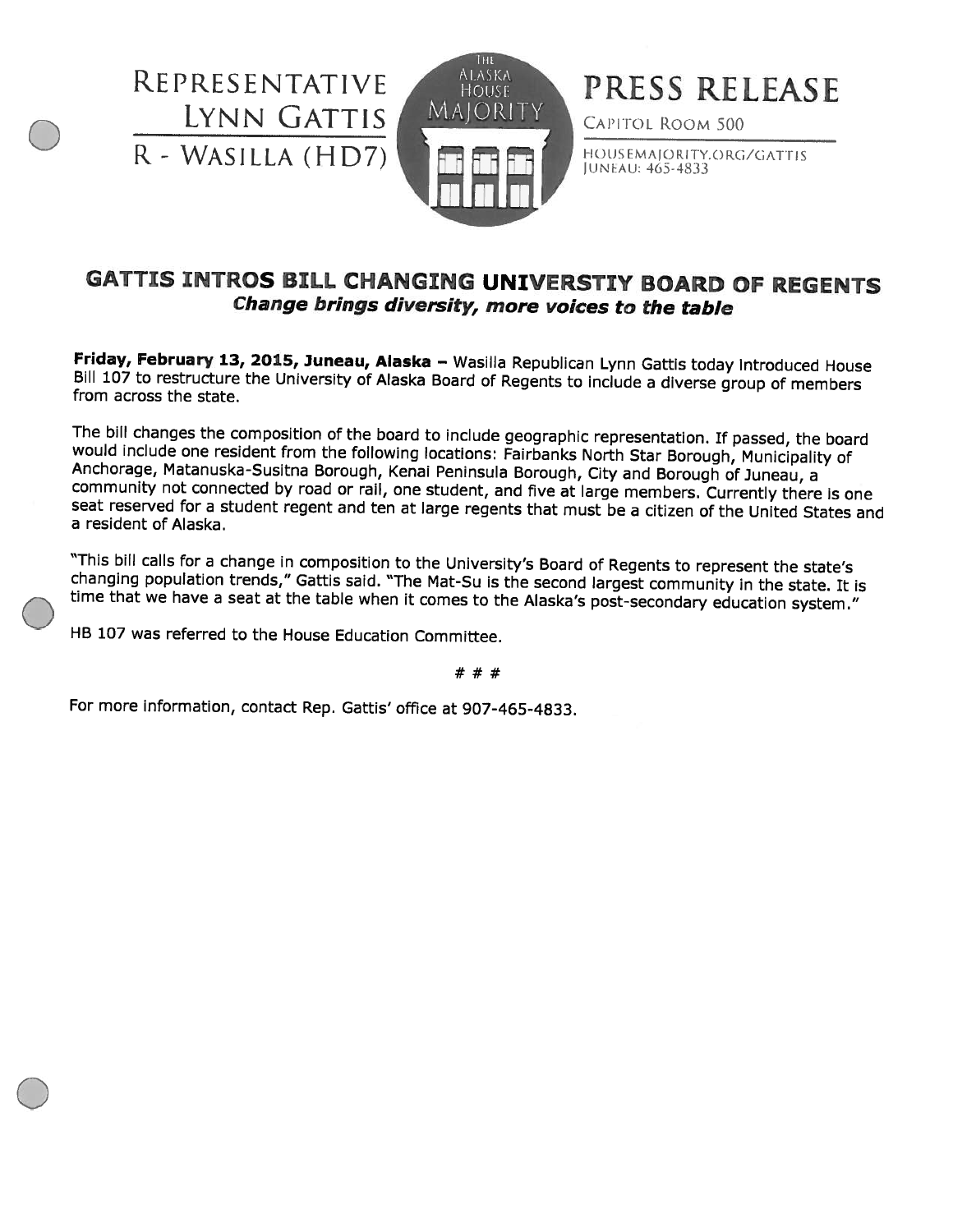# http://www.ktuu.com/news/news/ua-board-of-regents-approves-5-pe



@ 2015, Schurz Communications Inc.

In association with:

CM W.J

Microsoft MapPoint Terms of Use | Site Map | EEO Policy | Advertising | Terms of Use Privacy Policy | Contact Us | Some Images Provided by Weather Underground, Inc. | Microsoft Privacy Statement |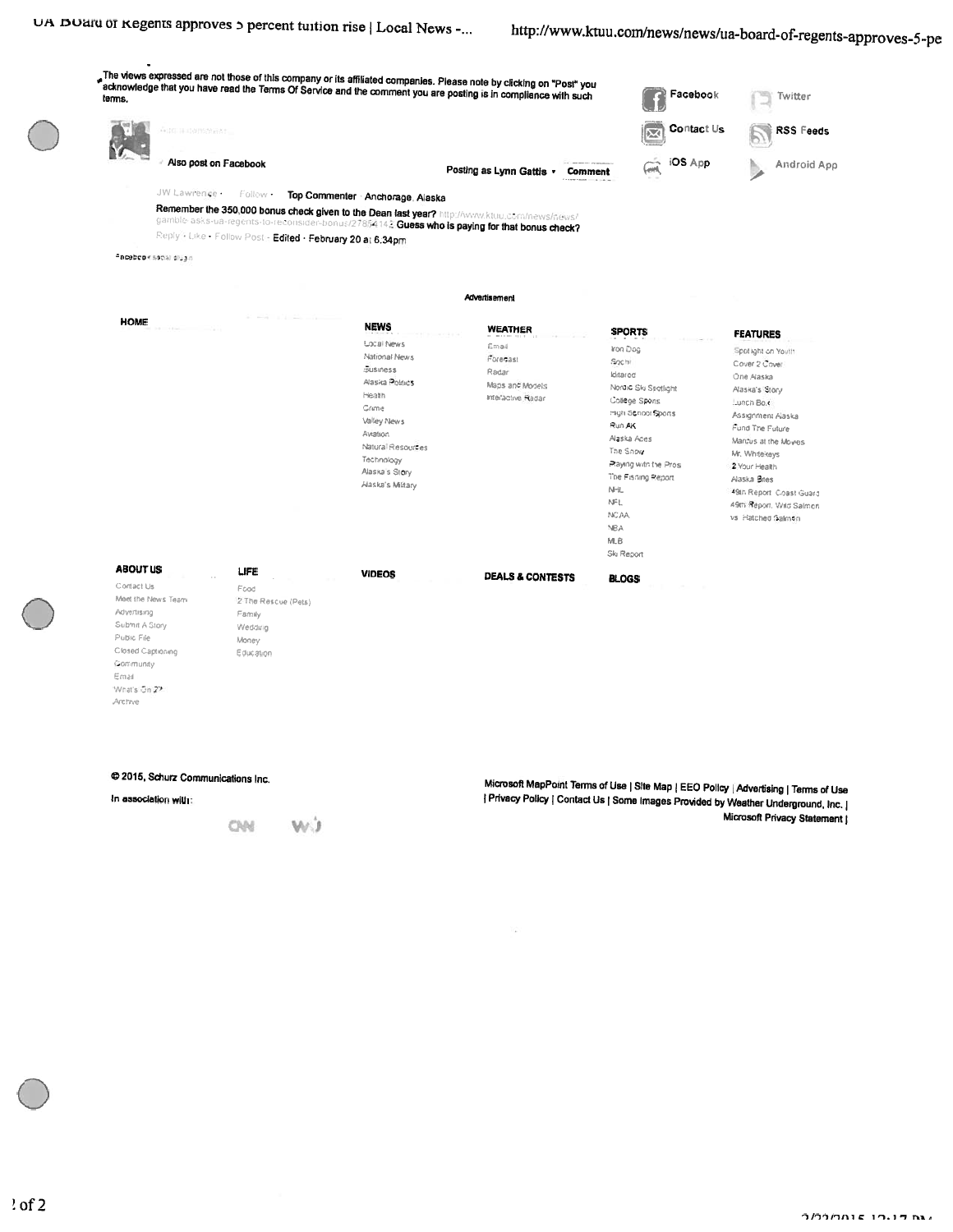### Rep. Lynn Gattis

| $\curvearrowright$ From: | Rep. Lynn Gattis                                 |
|--------------------------|--------------------------------------------------|
| Sent:                    | Sunday, February 22, 2015 5:25 PM                |
| To:                      | 'Dave Lyle'                                      |
| Subject:                 | RE: Some food for thought in regard to UA system |

Nothing in your comments that I disagree with. Thanks for the thoug

From: Dave Lyle [mailto:dflyle@alaska.edu]<br>Sent: Sunday, February 22, 2015 4:16 PM To: Rep. Lynn Gattis Subject: Re: Some food for thought in regard to UA system

Lynn,

I could see that as a possibility. I think as long as the person had even attended the school with in the past two to three years. even if the did not graduate. There seems to be alot of folks leaving due to the lack of qu

There are many issues that I feel that need to be addressed but yet seem to continually be swept under the carpet. Your bill is a great start but I feel that there needs to be more done in order to reach your goal. I am ti

<sup>I</sup> would like to discuss this issue further if you are interested in hearing my thought.

Thanks,

Dave

On Sun, Feb 22, 2015 at 8:06 PM, Rep. Lynn Gattis <Rep. Lynn. Gattis a akleg gov> wrote:

Regarding <sup>a</sup> student on the board of Regents, what about <sup>a</sup> recent past alumnus? Someone that could knowledgably speak to things that need addressed'?

From: Dave Lyle [mailto:dilvle@alaska.edu]<br>Sent: Saturday, February 21, 2015 5:05 AM To: Rep. Lynn Gattis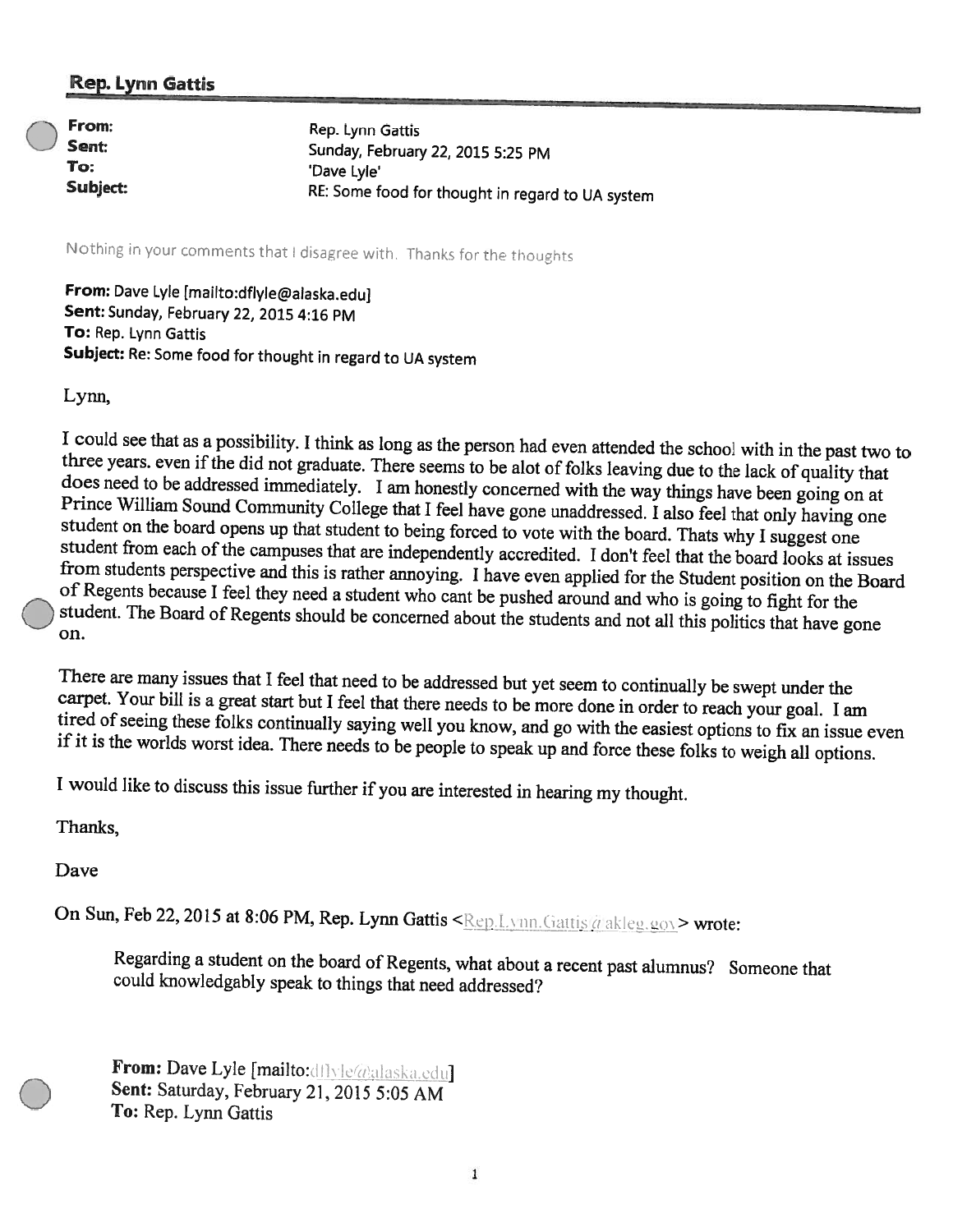Maam,

I want to share with you some thoughts on the recent Tuition Hike by the Board of Regents. The ADN published an article which the link is http://www.adn.com/article/20150220/universityalaska-board-regents-approves-tuition-hike

I want to share with you my response and also some ways that you could help with your Education bill.

I have so many issues with this tuition hike. Granted it is oniy 8 dollars more per credit hour, but here is the thing Many students have to rely on grants and loans from the Federal Government to afford school. Why should the UA System President make 320,000 per year when the Universities are having to cut course offerings to save money. A lot of the professors in Technical Fields are Adjunct or Part Time Professors. This means that they have <sup>a</sup> Full Time 9-5 job and then they also teach. I have no problem with that only because of the fact that the Instructors are 99 percent of the time in the same field that they are teaching so they have more up to date knowledge and can often teach more than just whats in <sup>a</sup> book.

Where I have the Issue is the fact that instead of using the 320,000 bonus to make up for par<sup>t</sup> of the budget shortfall. Why should students have to reach in their pocket and dig up an extra 120 bucks when they already pay an extreme bill. Dont forget not only do students pay tuition, they also pay fees. Students pay an extra 75 dollars roughly for Technology Fee per course ifthey take online courses, plus <sup>a</sup> 15 dollar delivery fee plus <sup>a</sup> 6 dollar fee. Thats before we talk about the subpar performance of the Online Education System called blackboard that has more problems than it does success. I have had issues that have continued from one semester to the next, but ye<sup>t</sup> I am expected to deal with them after paying an extra \$96.00 per each class. Now I am expected to give up an extra 120 dollars on top of that. Do you know that Students have to pay to park, hince this is another fee designed to generate revenue, and Why so we can pay the President, and the Chancellors and other big wigs an exorbitant salary. And for what, for them to administrate <sup>a</sup> system that needs <sup>a</sup> lot of work.

What needs to happen is the Systemwide office Bigwigs, the Chancellor's, and the UA System President all need to take <sup>a</sup> huge paycut. Did you know that the Chancellor's all live on their respective campuses, their houses and all the utilities are included. The grounds keepers take care of snow removal, and grass cutting and as well as there are house aids that help in the home. So those expenses are already covered so why do they need cost of living allowances. I am tired of these fat cats making bad decisions and the students are the ones holding the hag. Case in Point, The last President of Prince William Sound Community College was on the Job 6 months and was not only fired, but banned from campus. Did the people in charge do their job, no <sup>a</sup> simple google search showed that this man had issues in another state and they were just as severe. No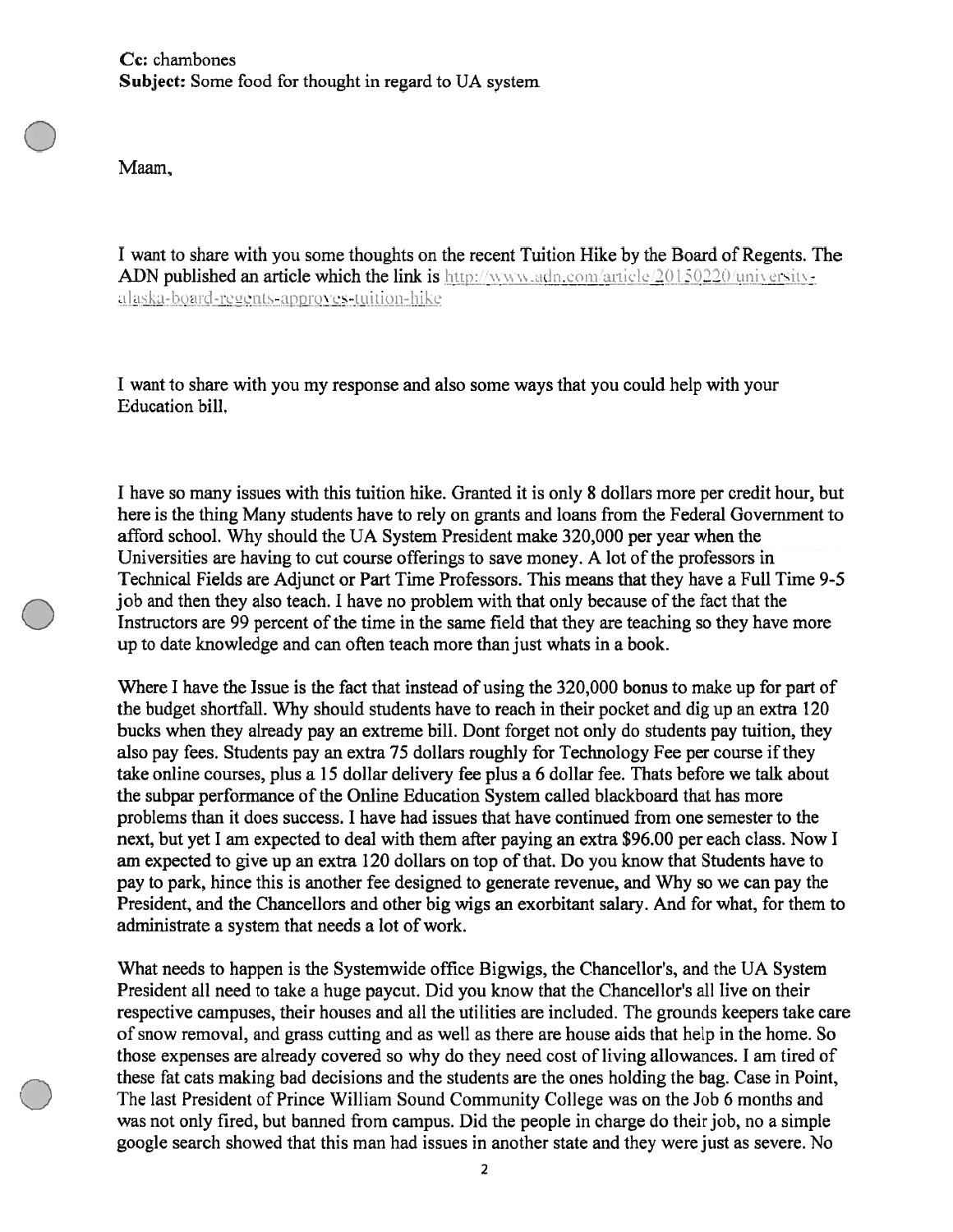one bothered to do <sup>a</sup> simple background check on this guy and the students were the ones who paid the price.

So my question to Alaska Governor Bill Walker is why are you letting this occur. Step in and hold these people accountable. Instead of making students suffer <sup>I</sup> implore you Mr. Governor Make the UA System President and other Top University Officials take pay cuts and show some leadership. Do not let us the young people pay for something that we should have to. Lets fix the true issues that the University System has, such as failing infrastructure, failing products for online course delivery that students have to pay extra in order to use that constantly fail, and hold those in positions of leadership accountable for not only their actions but their inactions as well.

Representative Lynn Gattis I also implore you to reconsider HB 107. Place more than one student on the Board of Regents. <sup>I</sup> would Encourage you to <sup>p</sup>lace one student per each University as well as Prince William Sound Community College on the Board, they could be <sup>a</sup> current student or some one who was <sup>a</sup> student with in the last two years prior to appointment. This way students have a voice in which to hold those accountable for the success of the University System. I believe by only having one student on the Board of Regents, it allows for the students voices to be silenced. By having four students on the board, this allows students to have a bigger voice and will hold their fellow Board of Regents accountable.

This is <sup>a</sup> Top Down problem that can be easily fixed. I believe that until the students are allowed to be heard that this problem will only continue. I believe that there are better areas to make cuts in, as well as by making the schools use uniformity, in their academic schedules, their tuition and fees, and their administrative teams we can save money. Why do we need 5 departments on each campus doing the same thing, why can we not combined them and make them easier to use. Such as the IT department. Students could really benefit from having <sup>a</sup> true one stop when it comes to IT issues. If students like myself are taking courses at more than one campus you have to call each campus each time you have an issue, if you stream line it then students ge<sup>t</sup> <sup>a</sup> better continuity of care if you will to deal with their issue. This would also save the University money by getting rid of redundancy with in the system.

This is just food for thought.

That was my reply. <sup>I</sup> would like to expand on <sup>a</sup> few issues that you could add to your Board of Regents Bill.

First off As I stated I think their should he at least 4 students on the Board. The reason this allows students to voice their opinion and not be forced to vote with the board if there needs to be decent. It is easy to convince one person to go with the flow and alot harder to convince four. The students may still be out voted but it gives students <sup>a</sup> leg to stand on when we have suppor<sup>t</sup> on the Board of Regents. These People are supposed to be looking out for the students and sadly they are having some issue in that regard.

Secondly <sup>A</sup> way to cut some expense to both the State Budget and the University Budget is uniformity, and getting rid of redundancy. As <sup>I</sup> shared in my thoughts to the article, there is way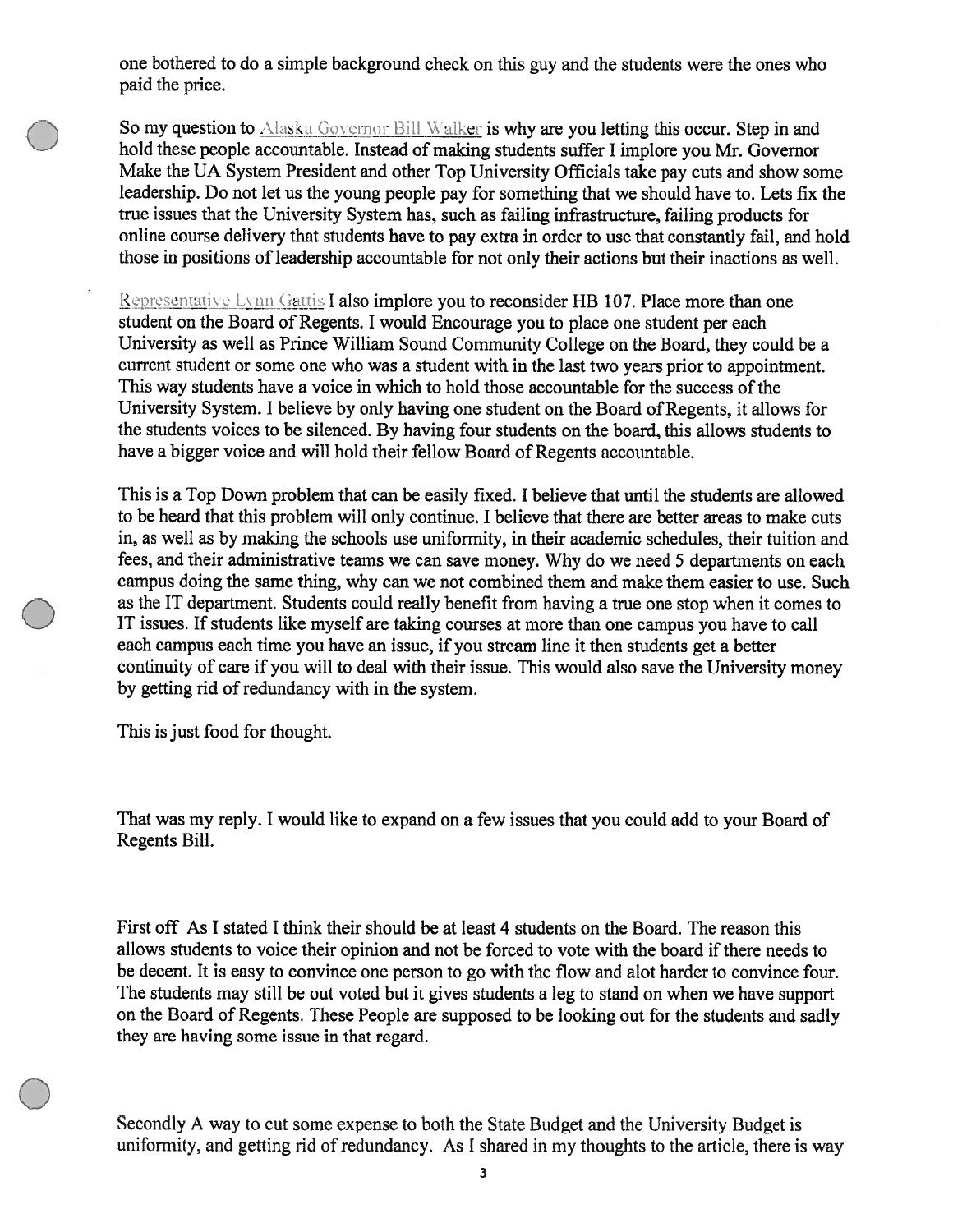to much redundancy in the University System. We could do better with less of that. For example Why to much redundancy in the University System. We could do better with less of that. For example<br>Why have 4 IT departments when you could streamline in to One Department for the entire<br>system., Students would get better serv

<sup>I</sup> do appreciate your time and consideration in this matter

I/S/I

David Lyle

Membership Chairmen

Executive Board Member

Alaska Libertarian Party

 $C: 757 - 375 - 1925$ 

E:dflyle@alaska.edu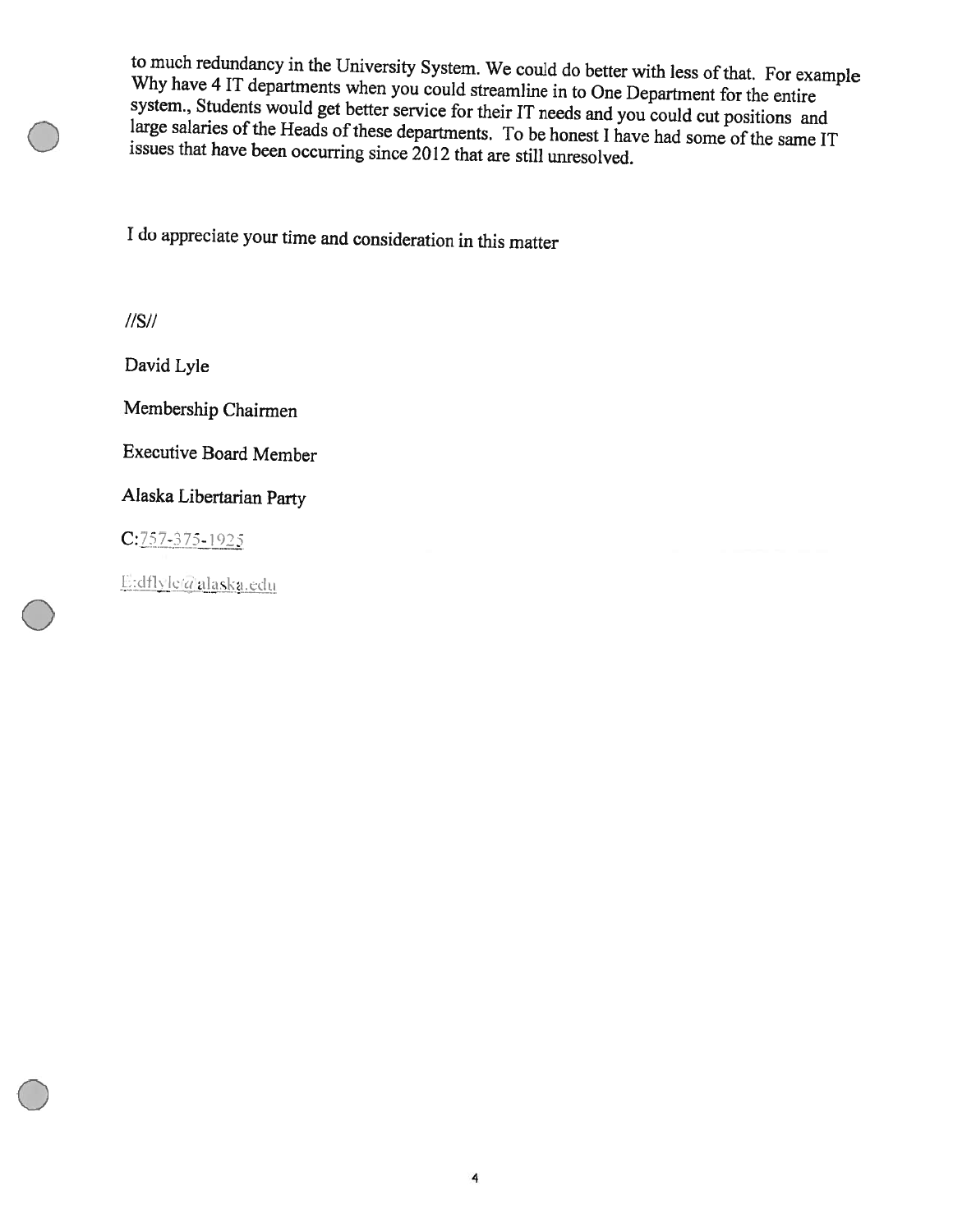## Rep. Lynn Gattis

| From:                                           | Professor (ret.) Dr. Gerhard Kramm <gerhardkramm46@gmail.com></gerhardkramm46@gmail.com> |
|-------------------------------------------------|------------------------------------------------------------------------------------------|
| Sent:<br>To:<br>Subject:<br><b>Attachments:</b> | Friday, February 20, 2015 5:07 PM                                                        |
|                                                 | Rep. Lynn Gattis                                                                         |
|                                                 | UA Board of Regents                                                                      |
|                                                 | Elstonetal2015Overview of Small Fixed-Wing Unmanned Aircraft for Meteorological          |
|                                                 | Sampling.pdf; FY16-Capital-Budget---Web-Version-Amended-.pdf; research2012.pdf           |

Dear Representative Gattis.

-----------

I think that your idea to send people from different regions into the UA Board of Regents is not a good idea. This Board of Regents should not be considered as a School Board for Alaska. During the past the UA Board of Regents has already made awkward decisions because of incompetence. The problem is that many regents have, of course, a good to very good education, but it is insufficient for understanding what research and education does mean for the further development of a university. Here is a typical example of inadequate decision by the UA Board of Regents:

In 2012, for instance, the UA Board of Regents approved the creation of the Alaska Center for Unmanned Aircraft Systems Integration - Research, Development, Test and Evaluation (ACUASI - RDT&E). In the proposal for the creation of the ACUASI from November 26, 2012 it is claimed:

"Anticipating the importance of these unmanned systems for Alaska, the Geophysical Institute of the University of Alaska Fairbanks (UAF-GI) began aggressively experimenting with these technologies several years ago and is rapidly becoming a world leader in UASs."

I must assume that this proposal was presented to the Annual Meeting of the Board of Regents of the University of Alaska held in Fairbanks. December 6-7, 2012. In the minutes of this meeting it is mentioned that former Vice Chancellor Myers reviewed the proposal with the board. Unfortunately, the Board of Regents approved the creation of this center. Its motion is effective December 6, 2012.

Neither the UA Board of Regents nor UA President Gamble did know that this claim is clearly wrong. The Geophysical Institute (GI) was never a world leader in UASs. Obviously, the opposite is true. This was already clear when the proposal was presented before the Board of Regents because -- as mentioned before -measurements proposed to NASA for 2012 were not carried out. Some months later, even the ACUASI Director, Mr. Walker, was replaced by Mr. Rogers. I never met Mr. Rogers during any of the meetings regarding the respective NASA grant. He was the replacement for Mr. Walker and had to take part on these meetings.

For probing the atmosphere it is indispensable to have an appropriate infrastructure for testing and calibrating the research platform and the sensors installed. Aerodynamic styling of UAVs and the calibration of the wind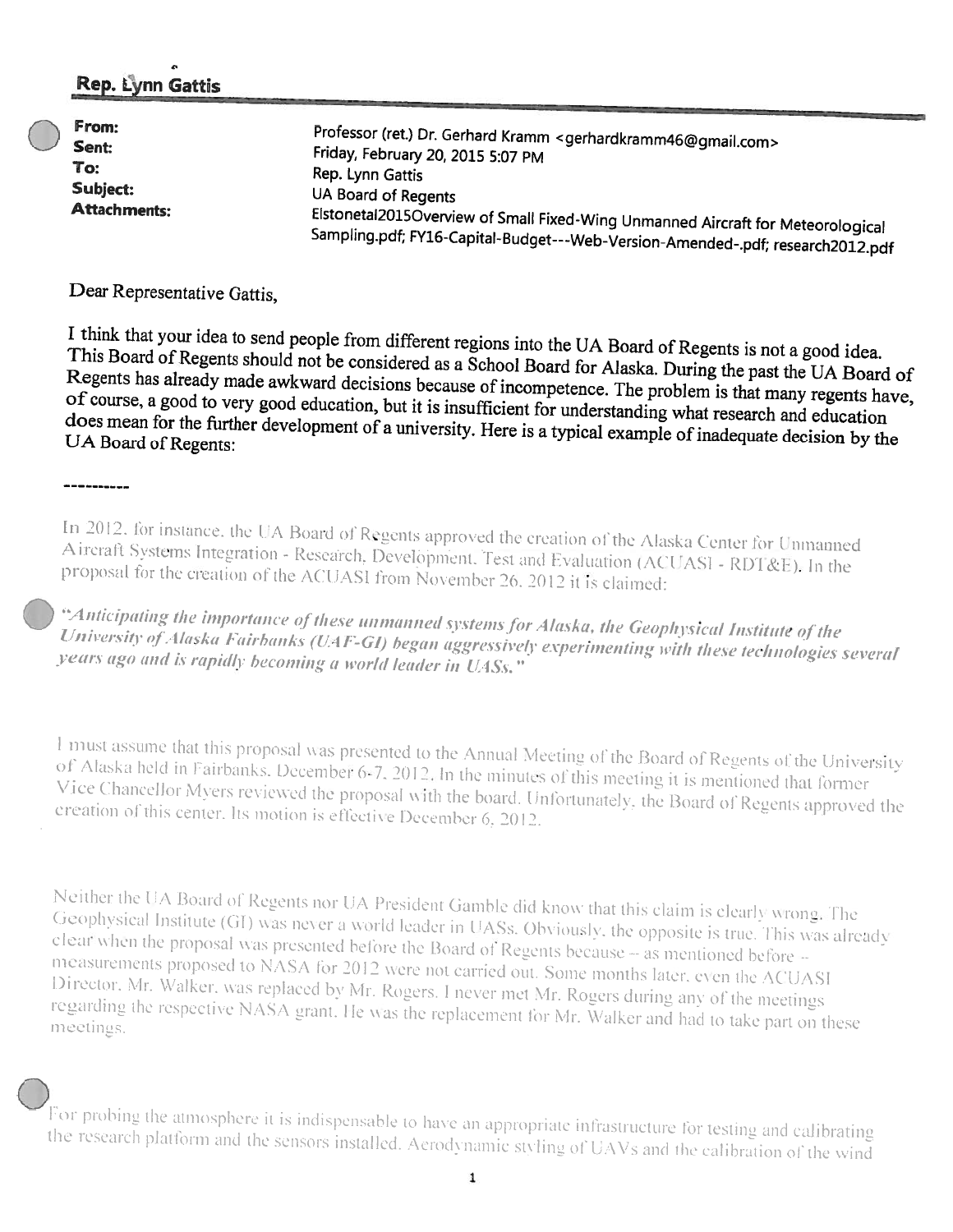sensor can only be performed in a wind tunnel. The best would be a Göttingen-type wind tunnel (http://www.grc.nasa.gov/WWW/k-12/airplane/tuncret.html). For calibrating temperature, humidity, and pressure sensors, calibration chambers and pressure chambers are required. Has ACUASI such an equipment? Is one of the ACUASI members, for instance, familiar with wind tunnel studies? Do they know what Reynolds number and Froude number similarity does mean? If concentrations of gaseous and particulate constituents have to be measured, also a smog chamber is required for calibration the respective sensors. When I calibrated my tethered-balloon sonde in 1979. I used the Göttingen-type wind tunnel of the Department of Vehicle Systems at the University of Applied Sciences. Cologne, the calibration chamber of the Meteorological Institute of the University of Frankfurt, and the pressure chamber of our institute for calibrating the sensors for wind speed, temperature, humidity, and pressure. The magnetic compass installed for measuring wind direction was always tested against a high precision one. Before and after any period of soundings the calibration curves of the sonde were checked by intercomparison with sensors of still higher precision. Unfortunately, the GI Atmospheric Science Group was never asked for advice.

Until today no measurements were performed as requested by the respective NASA grant. Therefore, it is indispensable to describe the requirements of such measurements. For modeling purposes one needs, at least, measurements of the meteorological field quantities like wind vector, temperature, humidity, solar and infrared irradiances, as well as the concentrations of the species under study. In case of particulate matter not only the concentration, but also the size distribution is required. Because of these requirements an appropriate platform for carrying out measurements has to be chosen. Such platforms are full-scale aircraft, unmanned aircraft vehicles (UAVs), tethered balloon sondes, kite sondes, and remote-sensing equipment (radiometers, LIDARs, RADARs, SODARs, etc.). A combination of such platforms is commonly used in sophisticated field campaigns. Generally, in case of any aircraft, propellers and jet-engines must not notably interfere with the air under study. Consequently, in case of UAVs the use of pressure propellers is mandatory. ACUASI's Aeromapper, Gatewing, Nanook, and OpenRaven fulfill this condition. In case of helicopter sondes like Helipod of the Technical University of Braunschweig, Germany, the sondes must be hanging far below the helicopter. Thus, helicopter-type UAVs like quadcopters or hexacopters are rather inappropriate for atmospheric measurements. The use of such UAVs as carriers for a drop sonde is hindered by their relatively low payload. The use of drop sondes, for instance, requested by this NASA grant has already been canceled.

ACUASI was established under the motto "We have a solution: now we are looking for problems." This is the wrong way. It is clearly the matter of an awkward prioritizing. Such a system is sucking a lot of money, for instance, given by the State of Alaska. This money, of course, is not available for funding research projects at UAF. Therefore, the use of UAVs must be subordinated to the research goal, but not vice versa. But now, it is only another one in the GI's Zoo of service units. Research at UAF, however, is highly important for the existence of this campus; service can be performed by small engineering offices.

The idea to use UAVs for meteorological probing is very old. In 1970, Konrad et al. reported about the use of a small radio-controlled aircraft as a platform for meteorological sensors. The problems associated with UAVs are also very old, for instance, less payload, unstable flight track, and especially inaccurate wind measurements. When I was a graduate student at the University of Cologne. Germany during the 2<sup>nd</sup> half of the 1970's the attempt to use an UAV was not successful because the UAV was notably damaged while landing. Therefore, Prof. Dr. Raschke, the head of the department, decided to use tethered balloon sondes. I developed such a sonde and used it for measuring horizontal wind vector, temperature, humidity, and pressure, over the City of Cologne. The results of this urban boundary layer probing were also used to evaluate SODAR observations.

 $\overline{2}$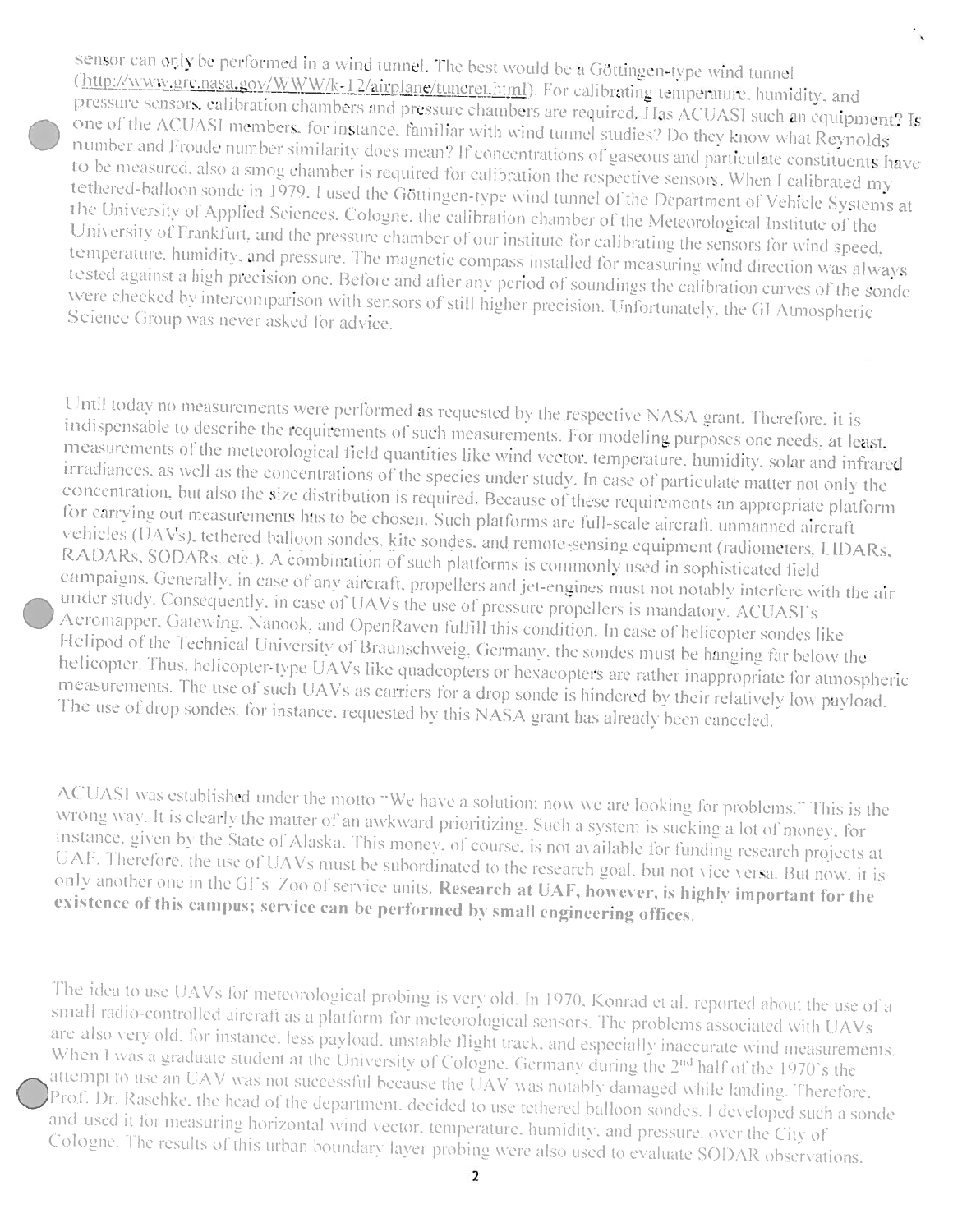Today, such sondes are commonly used if meteorological field quantities and various gaseous and particulate trace constituents are to be measured concurrently. The payload restriction is only a minor problem because there are large balloons that can serve as carriers. When I was aboard the German research vessel Meteor during the international Joint Air-Sea INteraction experiment JASIN<sup>1</sup>78 balloons with volumes of 80 m<sup>3</sup> and more filled with helium were use as tethered balloons where several sondes were mounted to the tether line. With such an equipment vertical profiles of wind vector, temperature, humidity, and pressure were determined concurrently. I know from the literature (Burns, 1974) that a similar equipment, the Boundary-Layer Instrumentation System (BLIS), was designed to meet the observational requirements of the GARP Atlantic Tropical Experiment (GATE).

Only medium-class UAVs like NASA's Sierra with a comparable payload (» 45 kg) are preferable because they can also be used for long-range measurements. Unfortunately, the final flight of NASA's Sierra took place on July 26, 2013. While conducting a sea ice survey off the North Slope of Alaska for the MIZOPEX mission, the Sierra lost engine power and glided into the water approximately 40 miles north of Oliktok Point. ACUASI's Nanook (i.e., the ScanEagle) took also part in this mission, but only equipped with ImSAR's NanoSAR. The payload of the ScanEagle is of about 3.4 kg, i.e., its instrumentation for meteorological measurements including gas and particle concentrations is notably limited. However, because of its high flight endurance and its higher payload it is much better suited for meteorological measurements than ACUASI's OpenRaven. In case of an area of a few square kilometers an array of tethered balloon sondes is much more favorable.

To use UAVs for animal counting is burdened by the fact that UAVs are harassing wildlife. Citing concerns about users harassing other visitors and wildlife, the National Park Service banned remote-controlled airplanes and helicopters at all of America's 401 national parks and memorials (see http://www.usatoday.com/story/news/nation/2014/06/20/drones-banned-at-national-parks/11099497/).

Nevertheless, ACUASI's applications like animal counting, pipeline scrutinizing (a GI jester also proposed dog poop counting), etc. must be assessed as service, but not as research. As mentioned before, this work can also be performed by small engineering offices. On a long run, increasing service activities will stifle research activities. The money related to grants awarded by federal and state funding agencies for service is not available for scientific research. This means that at UAF the number of graduate students mainly supported by research grants will be decreasing, and its faculty members will be struggling to get research grants for paying a part of their salaries, especially in front of the background that contracts like the respective NASA grant are improperly be handled because of pure incompetence in carrying out atmospheric measurements. Peer-reviewed papers can only be expected in the matter of scientific research, but not in case of such applications like animal counting. pipeline scrutinizing etc. Remember the reputation of UAF's GI is based on outstanding research results, but not on service activities.

Meanwhile, there are many papers on the use of UAVs in meteorological measurements (see the review paper attached). In 2011, when I was asked for a collaboration in this matter by Mr. Walker, I agreed because I had heard some good news about Dr. Reuder's attempt to use an UAV for turbulence measurements considered to evaluate WRF's parameterization schemes for the atmospheric boundary layer. Dr. Reuder is professor at the University of Bergen, Norway, I know him from earlier times when he was a doctoral student with Dr. Dr.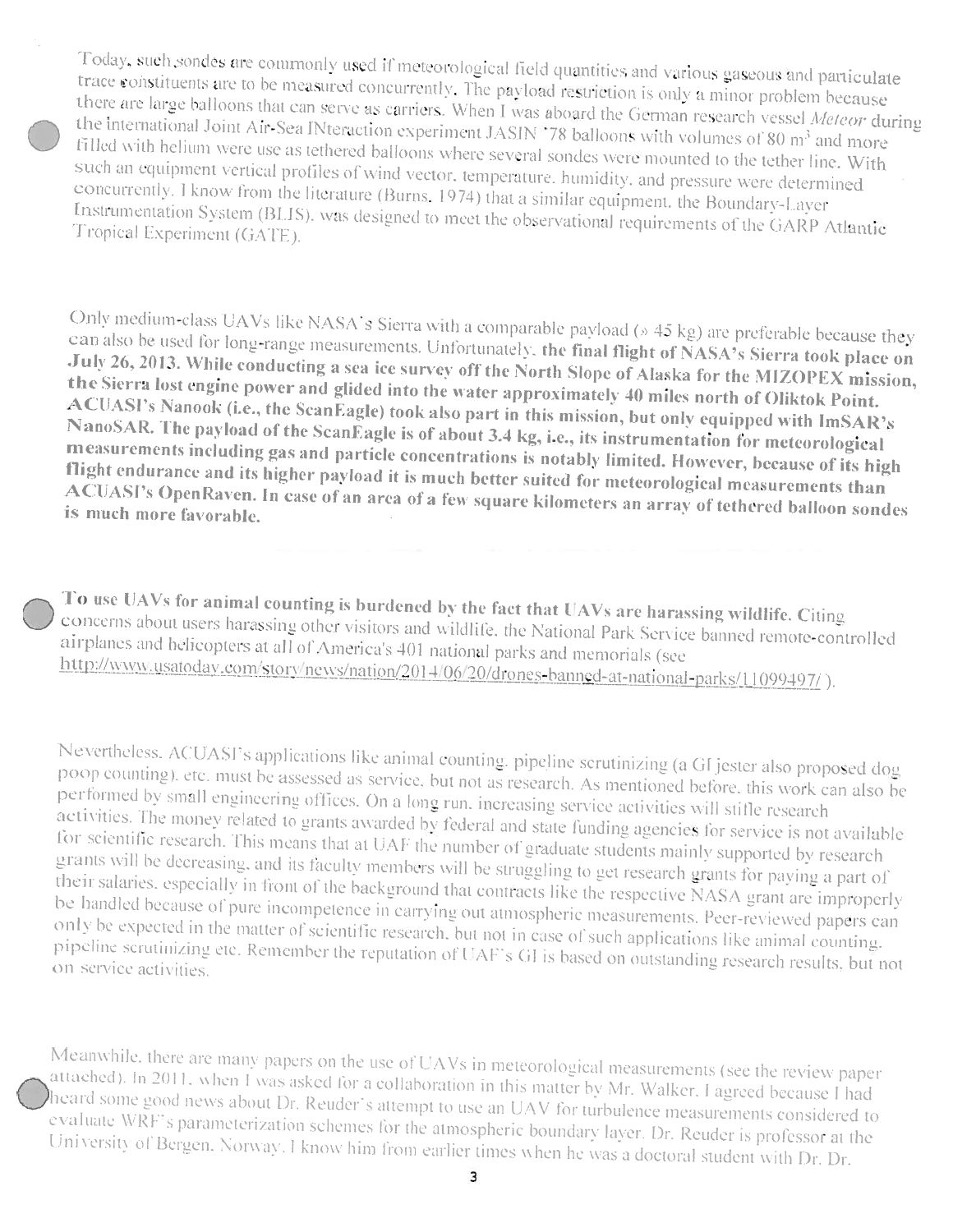habil. Dlugi, (I am in collaboration with Dr. Dr. habil, Dlugi since two dacades.) Dr. Reuder published various papers dealing with his measurements. His UAV was developed in cooperation with the Ecole Nationale de l'Aviation Civile (ENAC), Toulouse, France. This is a first-class affiliation. Reuder's paper are cited in the review paper attached.

However, as reported before, the start of ACUASI was really bad. The measurements of 2012 and 2013 required by the NASA grant were not performed, i.e., there were already serious problems before the UA Board of Regents approved the creation of ACUASI-RDT&E. The Table 1 - Initially Identified Mission Instrumentation of the proposal submitted to NASA was mainly based of wishful thinking. Until today, there is no elear picture what the UAVs of ACUASI can be measured, and there is no list of sensor specifications used in its UAVs.

Here is an example: In this Table 1, an airborne DRUM Aerosol sampler is listed, but during a meeting regarding the NASA grant a particle counter (Hal HPC-600) was mentioned because it was used in NASA's Sierra and AeroPod platforms. The latter is a kite sonde. When I made a search I found the following information;

"The HPC-600 handheld laser particle counter is the latest innovation in the demanding application of particle distribution measurements. It is useful in measuring particle distributions in ultra-clean environments by its single particle counting ability as well as in indoor air quality applications."

The plume of a wildfire is, certainly, not an ultra-clean environment. As mentioned in the paper of Pieri et al. (2013) entitled "In situ observations and sampling of volcanic emissions with NASA and UCR unmanned aircraft, including a case study at Turrialba Volcano, Costa Rica", NASA used it, indeed, in its Sierra and AeroPod platforms.

There is another aspect that is related to the use of UAV's like the ScanEagle. The ScanEage has a flight endurance of about 20 hours. This is advantageous because in can be used for long range measurements. Unfortunately, the occurrence of aircraft icing has to be considered. Holland et al. (2001) reported:

"The Mark I Aerosonde was flown in the Arctic (based from Barrow, Alaska) in April 1999, in support of the U.S. Department of Energy Atmospheric Radiation Measurement Program. Operations were hampered significantly by aircraft icing, which is common in the Arctic, where field measurements are typically expensive, logistically difficult, and hazardous."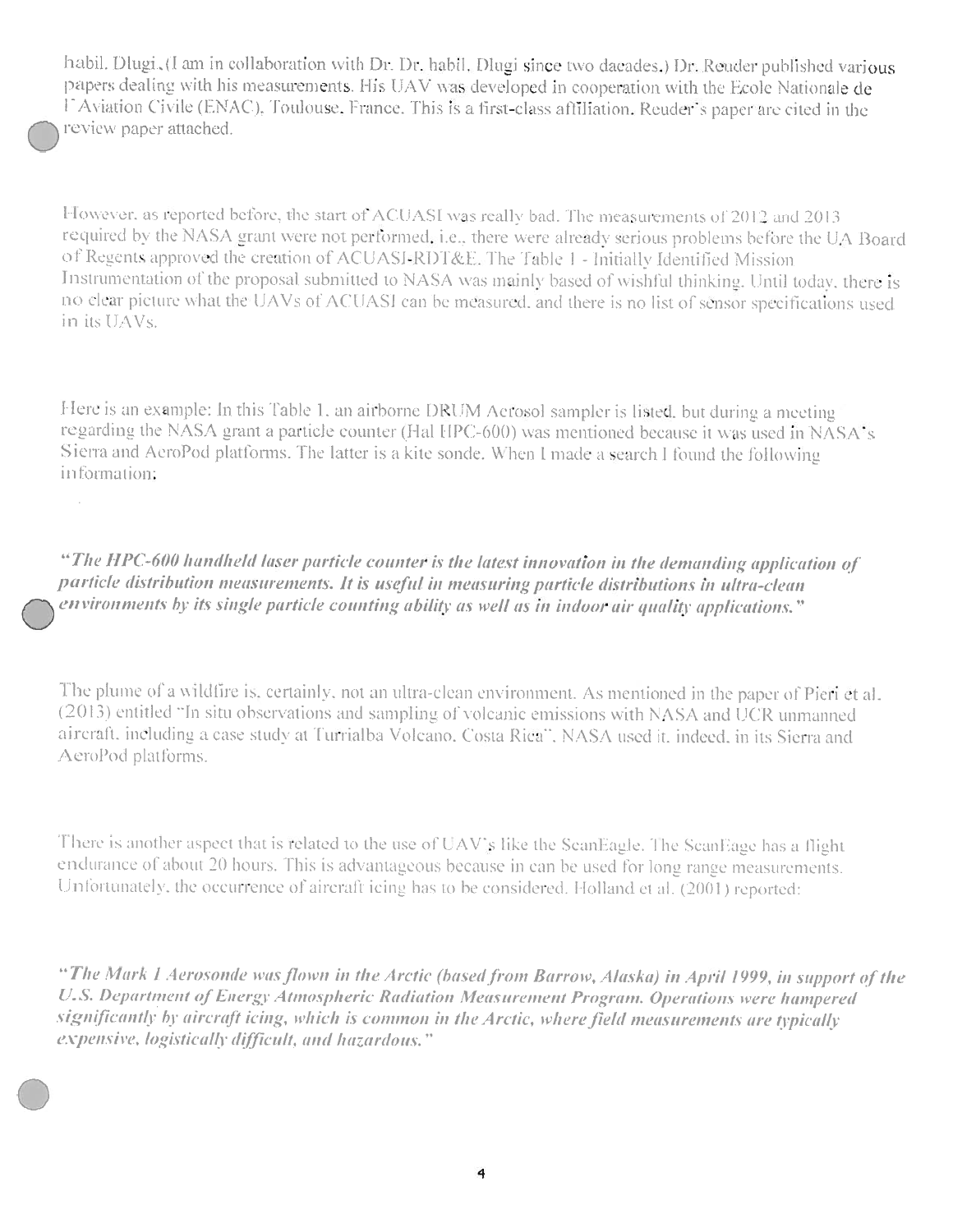This means that not only the loss of such an expensive UAV due to aircraft icing, but also the related consequences have to be assessed. One of these consequences could be the ignition of wildfires if the ScanEage will crash down into a remote area covered by vegetation.

In summary: The creation of the ACUASI and its brief history indicate that a mistake was replaced by chaos. The UA Board of Regents made a decision which only harms research activities at UAF. I must assume that most of the regents did not recognize the difference between research and service. Nevertheless, even more money is requested for ACUASI (see attachment).

This example documents that the UA Board of Regents requires high qualified people who are familiar with academic research and higher education. In election you will never find such highly qualified persons. Comparable boards of universities located in the lower 48 have such qualified persons. In contrast to UA, many of these universities also have presidents and chancellors who have earned doctoral degrees.

The 2012 Annual Report entitled "The Top American Research Universities" (see attachment) documents that UA and especially it research campus UAF have to be improved. Their rankings should and could be better.

Sincerely yours

----------

Gerhard Kramm

-----------

Dr. rer. nat. Gerhard Kramm

Research Associate Professor of Meteorology (ret.)

Phone: (907) 479 2284

e-mail: gerhardkramm46@gmail.com

URL: http://engineeringmeteorologyconsulting.com/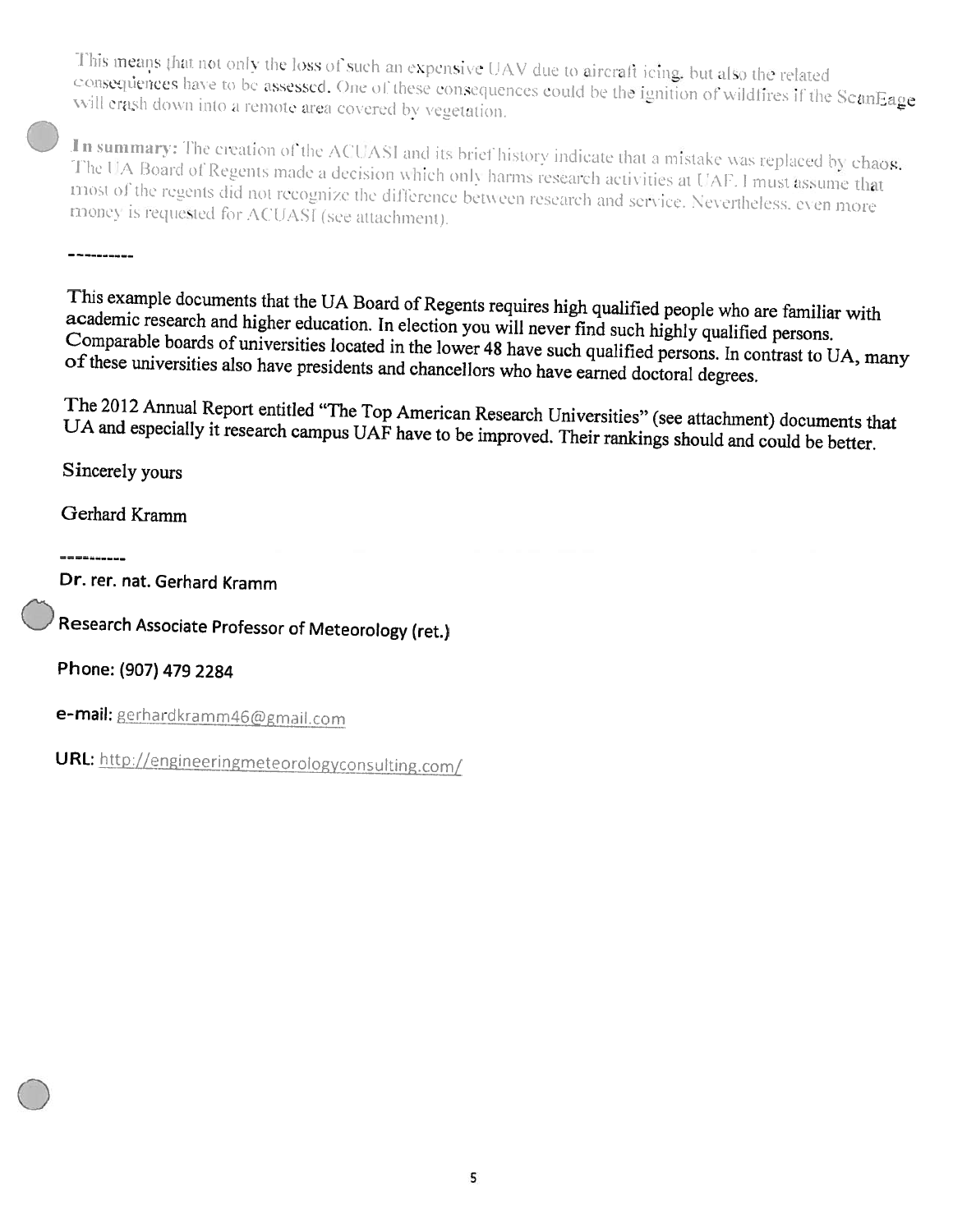February 20, 2014

ŧ

Governor Sean Parnell P.O. Box 110001 Juneau, AK 99811-0001

#### Dear Governor Parnell:

One of my work group leaders, Beth Fread, from our Mat-Su Borough Economic Development Strategic Plan, met you at <sup>a</sup> fundraiser in December. Your conversation included <sup>a</sup> discussion about three things we need from your office to be successful in growing our local economy, and you had her write them down on the back of <sup>a</sup> business card. To re-cap, here are the three things: 1) A seat on the University Board of Regents, 2) <sup>a</sup> seat on the State Aviation Advisory Board, and 3) an 8-lane highway from Port Mackenzie to the "Roads for Resources" and beyond.

My main reason for writing to you today is to address the  $#1$  item on the list – a creation of a Mat-Su seat on the Board of Regents for UA. This is so important to the MSB economic development advisory council because the main recommendation from the professional group we hired to write our economic development strategic plan was for us to develop our local economy through an expansion of our healthcare services and <sup>a</sup> creation of <sup>a</sup> universitymedical district.

This development strategy is based upon the premise that the US is largely transitioning from an economy based on agriculture, manufacturing, and resource development, to one that is knowledge and creativity based. Healthcare has produced the largest number ofjobs over the last several years in the US, in the state of Alaska, and even in the Matanuska-Susitna Borough. The borough's largest private employer is Mat-Su Regional Medical Center, <sup>a</sup> cornerstone to our economy in terms of offering quality, living wage jobs, which is one of the primary goals of this Mat-Su Borough Economic Development Plan.

Our work group tasked with the strategy to develop <sup>a</sup> university-medical district researched this option and discovered that as long as the Mat-Su did not have any representation on the UA Board of Regents, any major development in the Mat-Su requiring <sup>a</sup> partnership between the medical industry and higher education would not be <sup>a</sup> priority. Mat-Su's three-decade-long population growth has radically changed Mat-Su College into <sup>a</sup> thriving community college predominated by degree-seeking young adults, progressing on into either UAA or UAF.

In the history ofthe Board of Regents, there have only been four Mat-Su representatives since 1917, and three of them were student representatives. Mat-Su needs a specific Regent seat designated by you to create this economic development opportunity of <sup>a</sup> University-Medical District. Mat-Su is the only region experiencing this population growth. Creating this seat would certainly help in expanding higher education and economic development in general, as well as specifically in the way described in this letter. We need to develop our economy and our workforce at <sup>a</sup> higher level to continue to provide family-wage jobs here in the Valley.

Please let me know what steps need to be taken in order to properly move in this direction. Thank you for your consideration in this matter.

Sincerely,

Kim Ford Mat-Su Borough Economic Development Chairwoman Mat-Su Economic Development Strategic Plan Work Group Coordinator  $(907)$ 354-8186, kim.e.ford $\omega$ live.com 3232 Naomi Ave. Wasilla, AK 99654

Cc: Representative Shelley Hughes, Legislative Chair for Economic Development, Trade & Tourism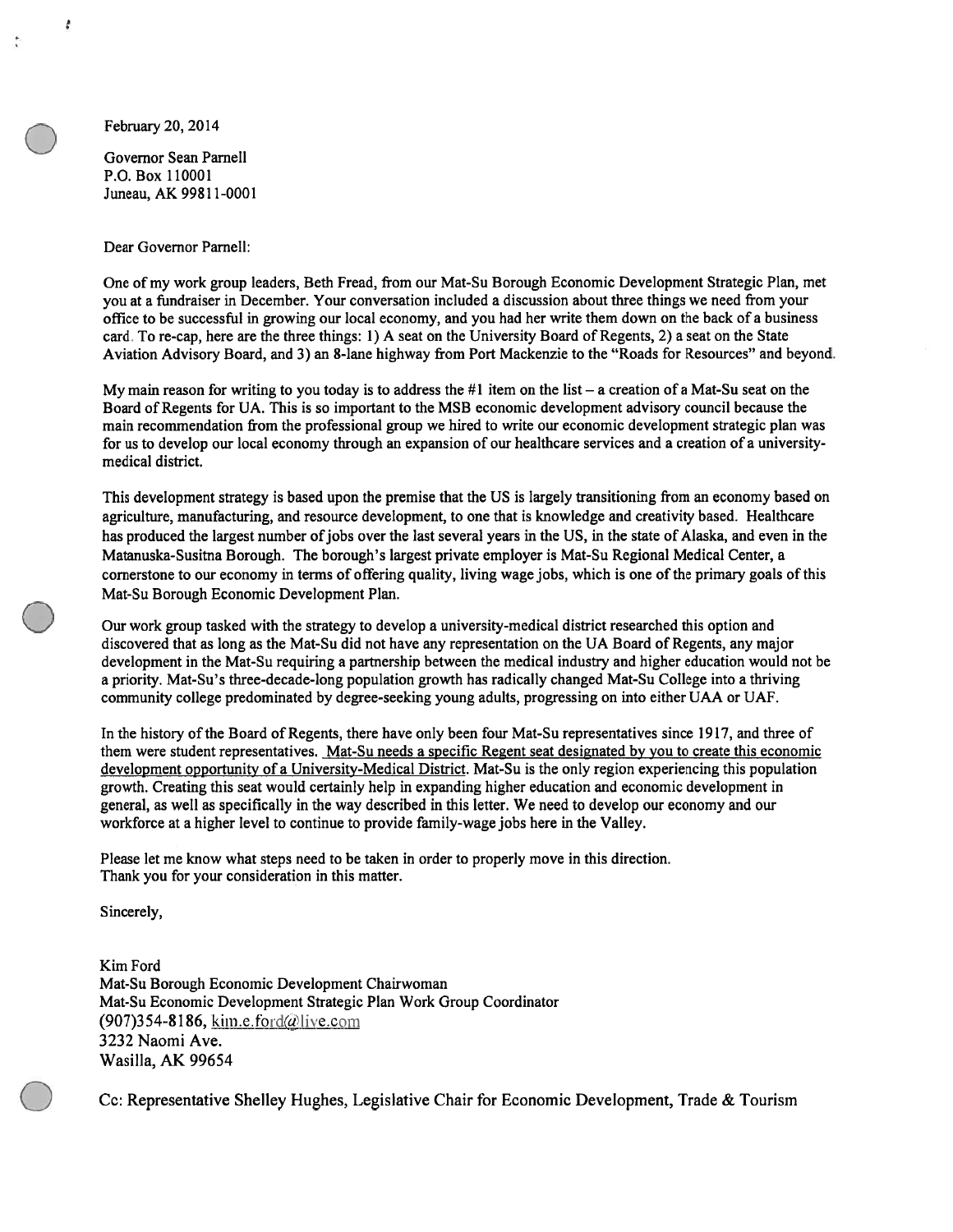#### Andrew Ford

rom:

Rep. Lynn Gattis Sent: Saturday, January 31, 2015 1:52 PM To: Andrew Ford Subject: FW: UA Board of Regents, Mat-Su representative

Add this to our Board of regents packet, Bill, as usual has goo<sup>d</sup> historical content

-----Original Message-----From: Sen. Bill Stoltze Sent: Thursday, January 22, 2015 10:19 PM To: Lori Restad Cc: Brandon Brefczynski; Rep. Shelley Hughes; Rep. Mark Neuman; Rep. Lynn Gattis; Rep. Cathy Tilton; Rep. Jim Colver; Sen. Mike Dunleavy; Sen. Charlie Huggins Subject: Re: UA Board of Regents, Mat-Su representative

Appointment of <sup>a</sup> qualified Valley resident has been <sup>a</sup> top priority for me for over <sup>a</sup> decade. The last confirmed member to the BOR was in the 1920's (M.D. Snodgrass) V. Louise Kellogg of Palmer was appointed in <sup>1955</sup> but the legislature regrettably failed to take up her nomination. <sup>A</sup> mat-su resident on the BOR is also <sup>a</sup> priority of the entire Valley legislative delegation, and is <sup>a</sup> matter we discussed as recently as Tuesday. <sup>I</sup> have personally discussed this issue with Governor Walker and his staff, as <sup>I</sup> have with the three previous administrations. <sup>I</sup> feel very optimistic that we have <sup>a</sup> much better chance of receiving one or more of the appointments than we have ever had. <sup>I</sup> know of at least one excellent applicant, and have spoken to that individual. Your message is indeed very timely, and certainly reinforces our )ngoing efforts. May i include this message in correspondence to the Governor? I believe it would be helpful.

Please keep in touch. <sup>I</sup> will do the same. Sincerely, Bill Stoltze. State Senator.

Sent from my iPhone

On Jan 22, 2015, at 1:52 PM, "Lori Restad" <lori.restad@gmail.com> wrote:

<sup>&</sup>gt; Dear Senator Stoltze,

>

<sup>&</sup>gt; In 2009, the Northland Pioneer Grange in Palmer, Alaska asked the Governor at the time, Sarah Palm, to appoint <sup>a</sup> Mat-Su resident to the UA Board of Regents. The Mat-Su Borough Assembly agree<sup>d</sup> and passe<sup>d</sup> <sup>a</sup> resolution supporting the idea. We are still waiting for representation on the Board of Regents.

>

<sup>&</sup>gt; Four regents terms will expire next month, and <sup>I</sup> am wondering if any Mat-Su residents are being considered. Do you have any input in this process? Is there anything that the Northland Pioneer Grange can do help secure representation on the Board of Regents? <sup>I</sup> realize that the appointments are coming up very soon. Please let me know if you think we can be helpful in this matter.

>

> Lori Restad

- <sup>&</sup>gt; Secretary, Northland Pioneer Grange No. 1 Palmer, AK
- <sup>&</sup>gt; 907-746-4900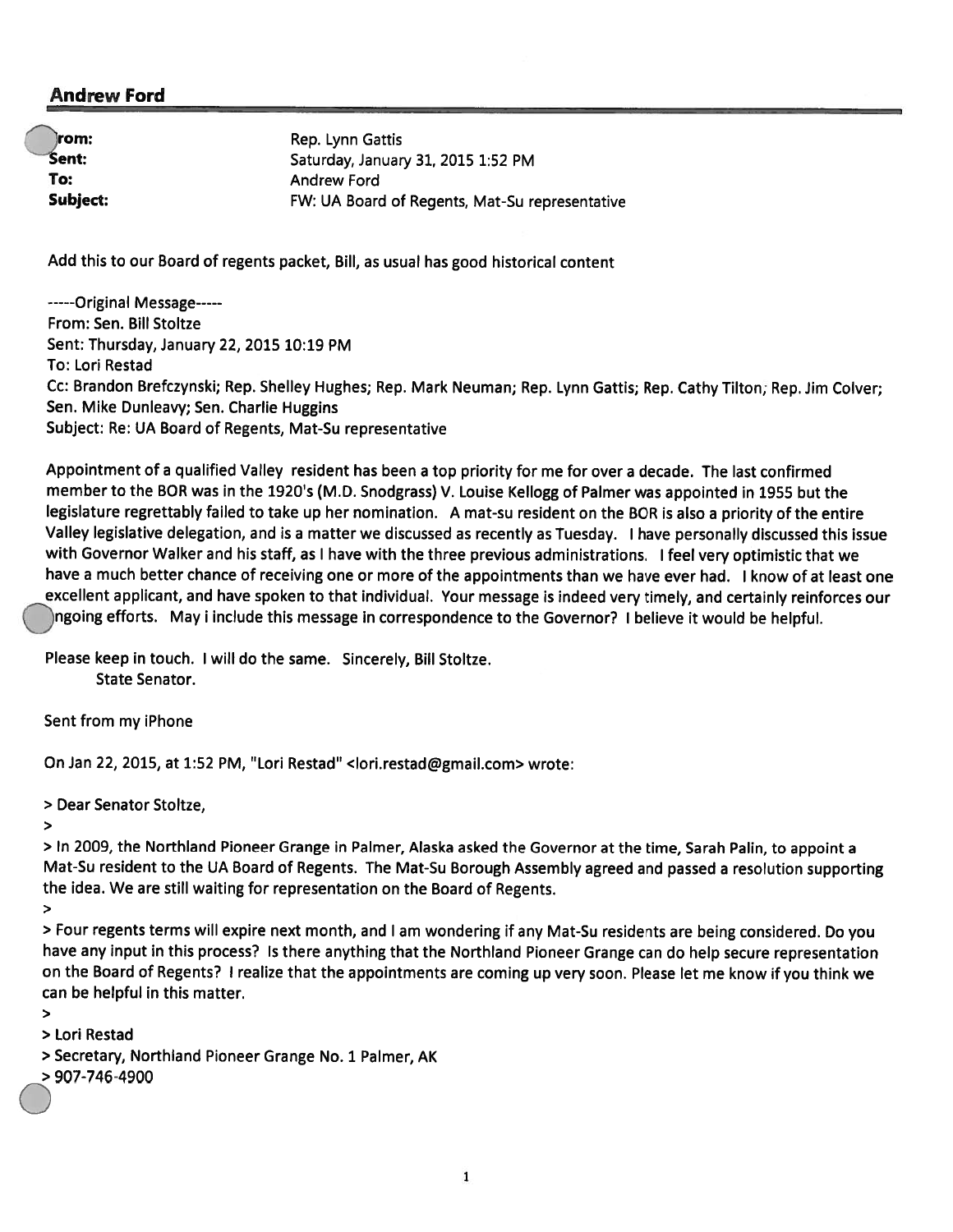Board of Regents' Office<br>
Phone: (907) 450-8010<br>
Fax: (907) 450-8010<br>
Fax: (907) 450-9010 Phone: (907) 450-8010<br>Fax: (907) 450-8012 910 Yukon Drive 450-8012<br>FMAII : up ber@electe at: EMAIL: ua-bor@alaska.edu www.alaska.edu/bor/ Fairbanks, AK 99775-5300



Representative Lynn Gattis State Capitol Room 500<br>Juneau AK, 99801

Via email: Rep.Lynn.Gattis@akleg.gov

## RE: HB 107 - Composition of the Board of Regents

Dear Representative Gattis:

Thank you for your email requesting input from the Board of Regents on HB 107. As we specified geographic understand it, HB 107 would establish regional residency requirements would be required to maintain residency in that region or lose their seats. One seat would remain a student seat and four other seats would remain at-large the governor, subject to Legislative confirmation. appointees. At present all but one (the student seat) of 11 board seats are appointed at large by

While we understand and appreciate the reasons for the proposed legislation, the board has two significant concerns about this approach: the bill would create geographic constituencies and promote regionalism on the board;

UAF, UAS) The different constituencies served by each of the three separately accredited universities (UAA,<br>UAF UAS) and their community cause UAF, UAS) and their community campuses makes collaboration a challenge in the best of times. making the Yet collaboration on the board and among these components of the UA System is critical to Shaping Alaska's best use of limited resources and serving the public effectively. In adopting the ska's Future initiative http://www.alaska.edu/shapingalaskasfuture/ as Regents system Policy last June, the Board of Regents formally committed itself and tasked the entire UA<br>system to collaborate to create a cost-effective, integrated state-wide system of higher education<br>that works for students and the p that works for students and the public. (For example, see Theme 5, Accountability to the People of Alaska, Issue E http://www.alaska.edu/shapingalaskasfuture/accountability/) Because regents have focused on serving the bro strides in areas including common academic calendars and general education requirements. We board that may pose additional barriers to collaboration. fear that in mandating representation of specific regions, HB 107 will create regionalism on the

Regional residency requirements also may create constitutional disputes that may leave the board<br>in limbo and unable to take effective action. Article 7,  $\S$  3 of Alaska's Constitution requires that<br>the governor's appoint